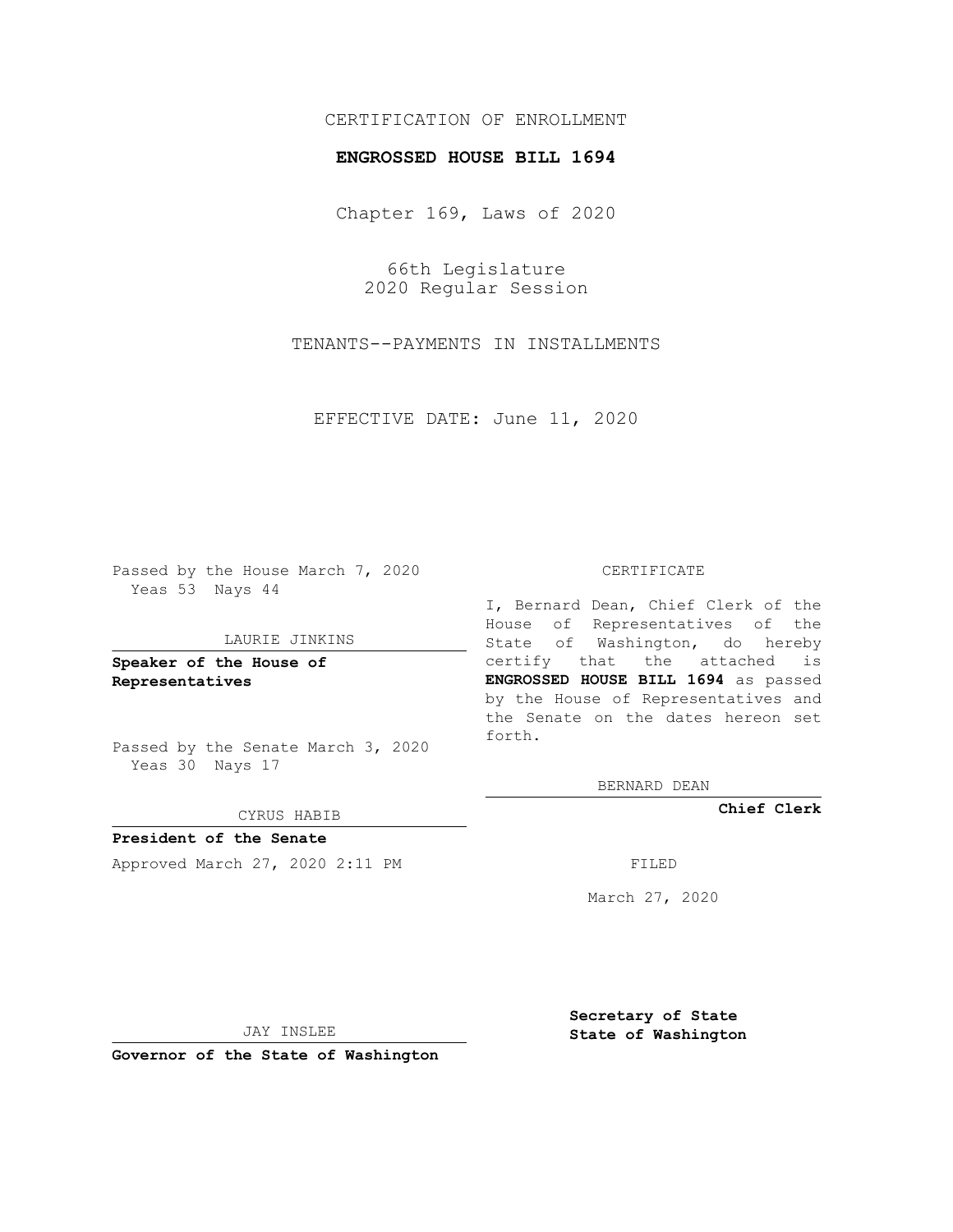## **ENGROSSED HOUSE BILL 1694**

AS AMENDED BY THE SENATE

Passed Legislature - 2020 Regular Session

# **State of Washington 66th Legislature 2019 Regular Session**

**By** Representatives Morgan, Macri, Riccelli, Goodman, Jinkins, Cody, Stonier, Robinson, Appleton, Pollet, Gregerson, and Frame

Read first time 01/28/19. Referred to Committee on Civil Rights & Judiciary.

1 AN ACT Relating to allowing tenants to pay certain sums in 2 installments; amending RCW 43.31.605 and 59.18.253; and adding a new 3 section to chapter 59.18 RCW.

4 BE IT ENACTED BY THE LEGISLATURE OF THE STATE OF WASHINGTON:

5 NEW SECTION. **Sec. 1.** A new section is added to chapter 59.18 6 RCW to read as follows:

 (1)(a) Except as provided in (b) of this subsection, upon receipt of a tenant's written request, a landlord must permit the tenant to pay any deposits, nonrefundable fees, and last month's rent in 10 installments.

 (b) A landlord is not required to permit a tenant to pay in installments if the total amount of the deposits and nonrefundable fees do not exceed twenty-five percent of the first full month's rent and payment of the last month's rent is not required at the inception 15 of the tenancy.

 (2) In all cases where premises are rented for a specified time 17 that is three months or longer, the tenant may elect to pay any deposits, nonrefundable fees, and last month's rent in three consecutive and equal monthly installments, beginning at the inception of the tenancy. In all other cases, the tenant may elect to pay any deposits, nonrefundable fees, and last month's rent in two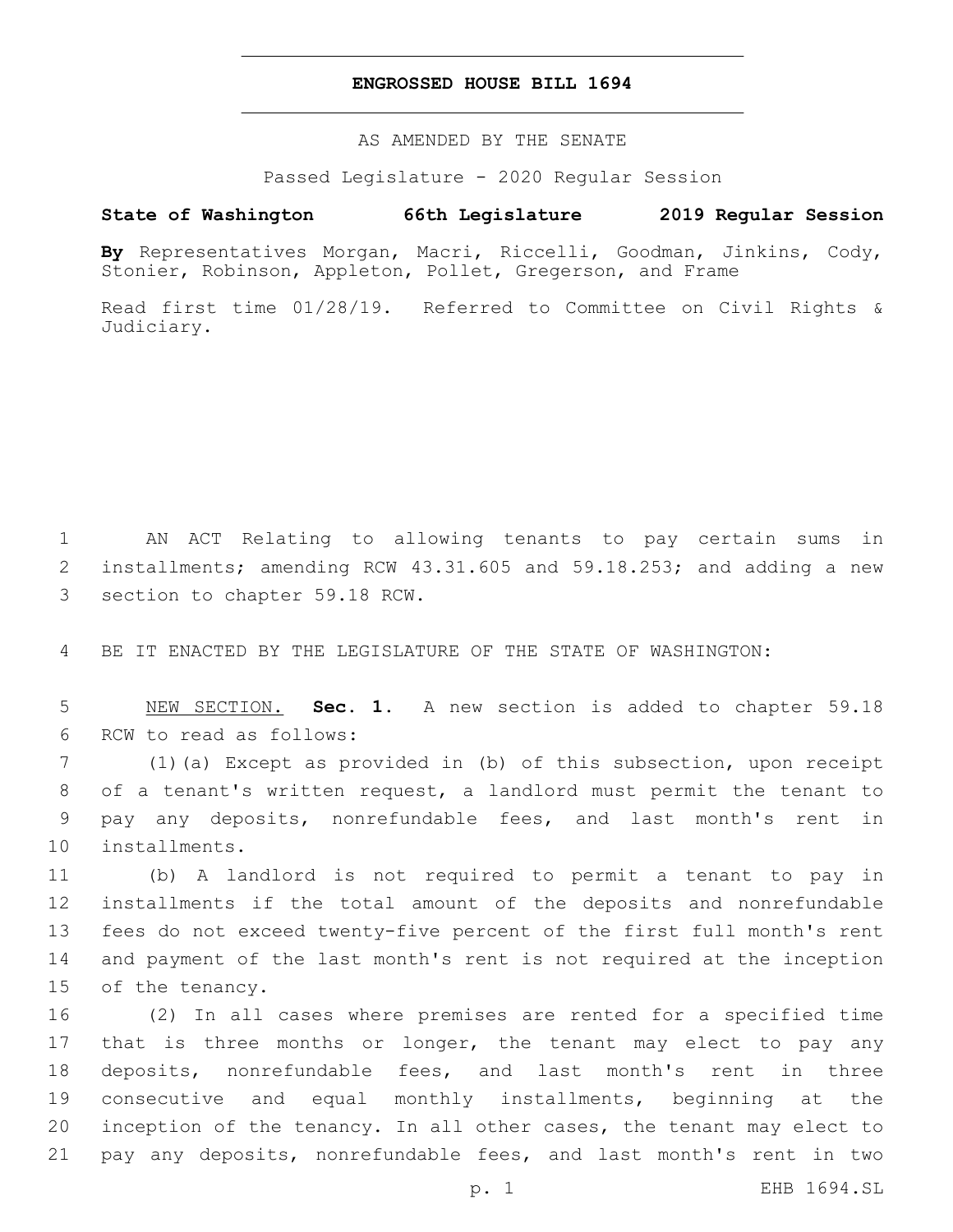consecutive and equal monthly installments, beginning at the 2 inception of the tenancy.

 (3) A landlord may not impose any fee, charge any interest, or otherwise impose a cost on a tenant because a tenant elects to pay in installments. Installment payments are due at the same time as rent is due. All installment schedules must be in writing and signed by 7 the landlord and the tenant.

 (4)(a) A fee or deposit to hold a dwelling unit or secure that the prospective tenant will move into a dwelling unit, as authorized under RCW 59.18.253, shall not be considered a deposit or 11 nonrefundable fee for purposes of this section.

 (b) A landlord may not request a fee or deposit to hold a dwelling unit or secure that the prospective tenant will move into a dwelling unit in excess of twenty-five percent of the first month's 15 rent.

 (5) Beginning January 1, 2021, any landlord who refuses to permit a tenant to pay any deposits, nonrefundable fees, and last month's rent in installments upon the tenant's written request as described in subsection (1) of this section is subject to a statutory penalty of one month's rent and reasonable attorneys' fees payable to the 21 tenant.

 (6)(a) In any application seeking relief pursuant RCW 59.18.283(3), the court shall issue a finding as to whether the tenant is low-income, limited resourced, or experiencing hardship to determine if the landlord would be eligible for reimbursement through the landlord mitigation program account established within RCW 43.31.605(1)(c). In making this finding, the court may include an inquiry regarding the tenant's income relative to area median income, household composition, any extenuating circumstances, or other factors, and may rely on written declarations or oral testimony by 31 the parties at the hearing.

 (b) After a finding that the tenant is low-income, limited resourced, or experiencing hardship, the court may issue an order: (i) Finding that the landlord is eligible to receive on behalf of the tenant and may apply for reimbursement from the landlord mitigation program; and (ii) directing the clerk to remit, without further order of the court, any future payments made by the tenant in order to reimburse the department of commerce pursuant to RCW 43.31.605(1)(c)(iii). Nothing in this subsection shall be deemed to obligate the department of commerce to provide assistance in claim

p. 2 EHB 1694.SL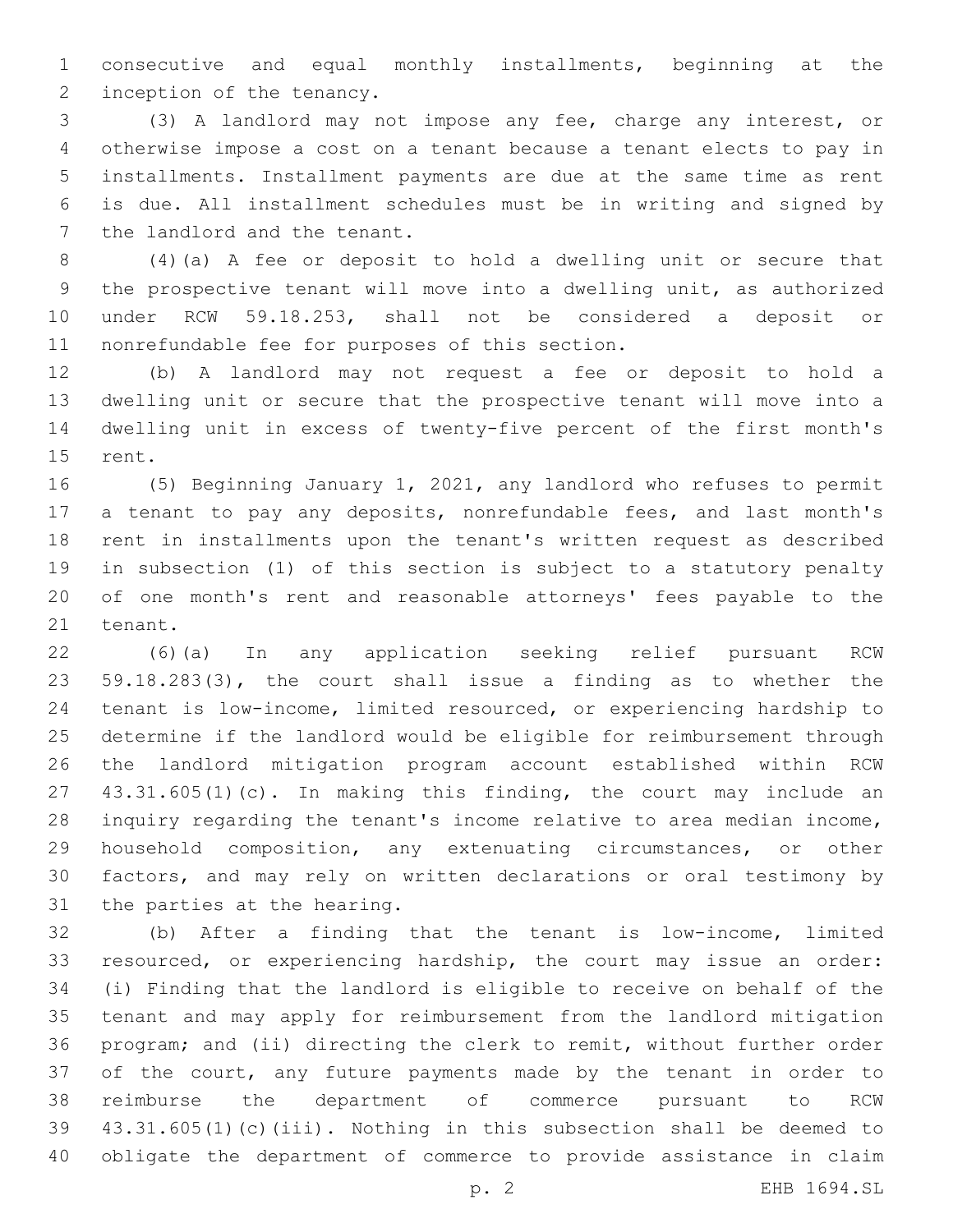reimbursement through the landlord mitigation program if there are 2 not sufficient funds.

 (c) Upon payment by the department of commerce to the landlord for the remaining or total amount of the judgment, as applicable, the judgment is satisfied and the landlord shall file a satisfaction of judgment with the court.

 **Sec. 2.** RCW 43.31.605 and 2019 c 356 s 12 are each amended to 8 read as follows:

 (1)(a) Subject to the availability of funds for this purpose, the landlord mitigation program is created and administered by the department. The department shall have such rule-making authority as the department deems necessary to administer the program.

 (b) The following types of claims related to landlord mitigation for renting private market rental units to low-income tenants using a housing subsidy program are eligible for reimbursement from the 16 landlord mitigation program account:

 (i) Up to one thousand dollars for improvements identified in RCW 59.18.255(1)(a). In order to be eligible for reimbursement under this subsection (1)(b)(i), the landlord must pay for the first five hundred dollars for improvements, and rent to the tenant whose housing subsidy program was conditioned on the real property passing inspection. Reimbursement under this subsection (1)(b)(i) may also include up to fourteen days of lost rental income from the date of offer of housing to the applicant whose housing subsidy program was conditioned on the real property passing inspection until move in by 26 that applicant;

 (ii) Reimbursement for damages as reflected in a judgment obtained against the tenant through either an unlawful detainer proceeding, or through a civil action in a court of competent 30 jurisdiction after a hearing;

 (iii) Reimbursement for damages established pursuant to 32 subsection (2) of this section; and

 (iv) Reimbursement for unpaid rent and unpaid utilities, provided that the landlord can evidence it to the department's satisfaction.

 (c) Claims related to landlord mitigation for an unpaid judgment for rent, unpaid judgments resulting from the tenant's failure to comply with an installment payment agreement identified in section 1 38 of this act, late fees, attorneys' fees, and costs after a court order pursuant to RCW 59.18.410(3), including any unpaid portion of

p. 3 EHB 1694.SL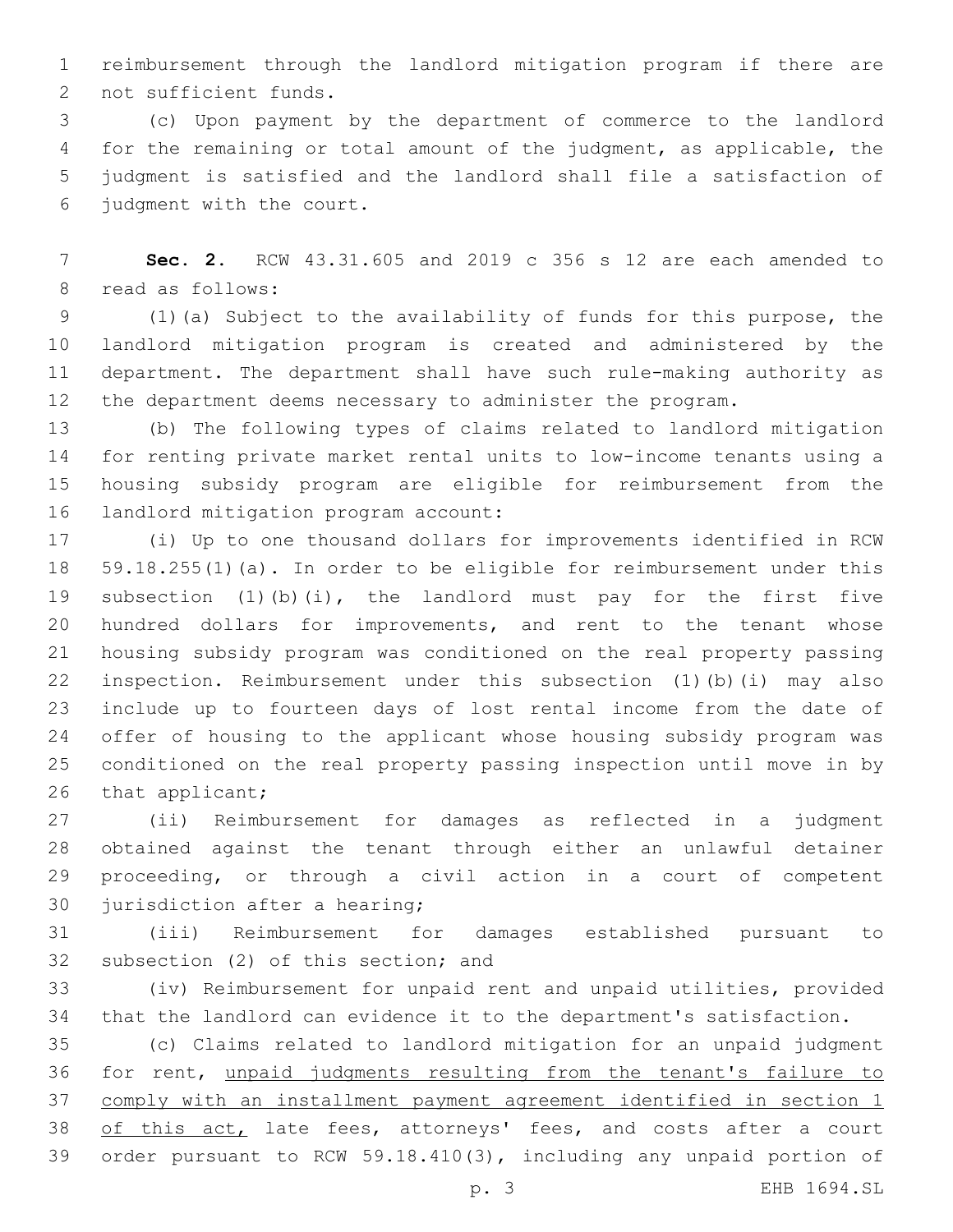the judgment after the tenant defaults on the payment plan pursuant to RCW 59.18.410(3)(c), are eligible for reimbursement from the landlord mitigation program account and are exempt from any postjudgment interest required under RCW 4.56.110. Any claim for reimbursement under this subsection (1)(c) is not an entitlement.

 (i) The department shall provide for a form on its web site for tenants and landlords to apply for reimbursement funds for the 8 landlord pursuant to this subsection (1)(c).

 (ii) The form must include: (A) Space for the landlord and tenant to provide names, mailing addresses, phone numbers, date of birth for the tenant, and any other identifying information necessary for the department to process payment; (B) the landlord's statewide vendor identification number and how to obtain one; (C) name and address to whom payment must be made; (D) the amount of the judgment with instructions to include any other supporting documentation the department may need to process payment; (E) instructions for how the tenant is to reimburse the department under (c)(iii) of this subsection; (F) a description of the consequences if the tenant does 19 not reimburse the department as provided in this subsection (1)(c); (G) a signature line for the landlord and tenant to confirm that they 21 have read and understood the contents of the form and program; and (H) any other information necessary for the operation of the program. If the tenant has not signed the form after the landlord has made good faith efforts to obtain the tenant's signature, the landlord may solely submit the form but must attest to the amount of money owed 26 and sign the form under penalty of perjury.

 (iii) When a landlord has been reimbursed pursuant to this subsection (1)(c), the tenant for whom payment was made shall reimburse the department by depositing the amount disbursed from the landlord mitigation program account into the court registry of the superior court in which the judgment was entered. The tenant or other interested party may seek an ex parte order of the court under the unlawful detainer action to order such funds to be disbursed by the court. Upon entry of the order, the court clerk shall disburse the funds and include a case number with any payment issued to the department. If directed by the court, a clerk shall issue any payments made by a tenant to the department without further court 38 order.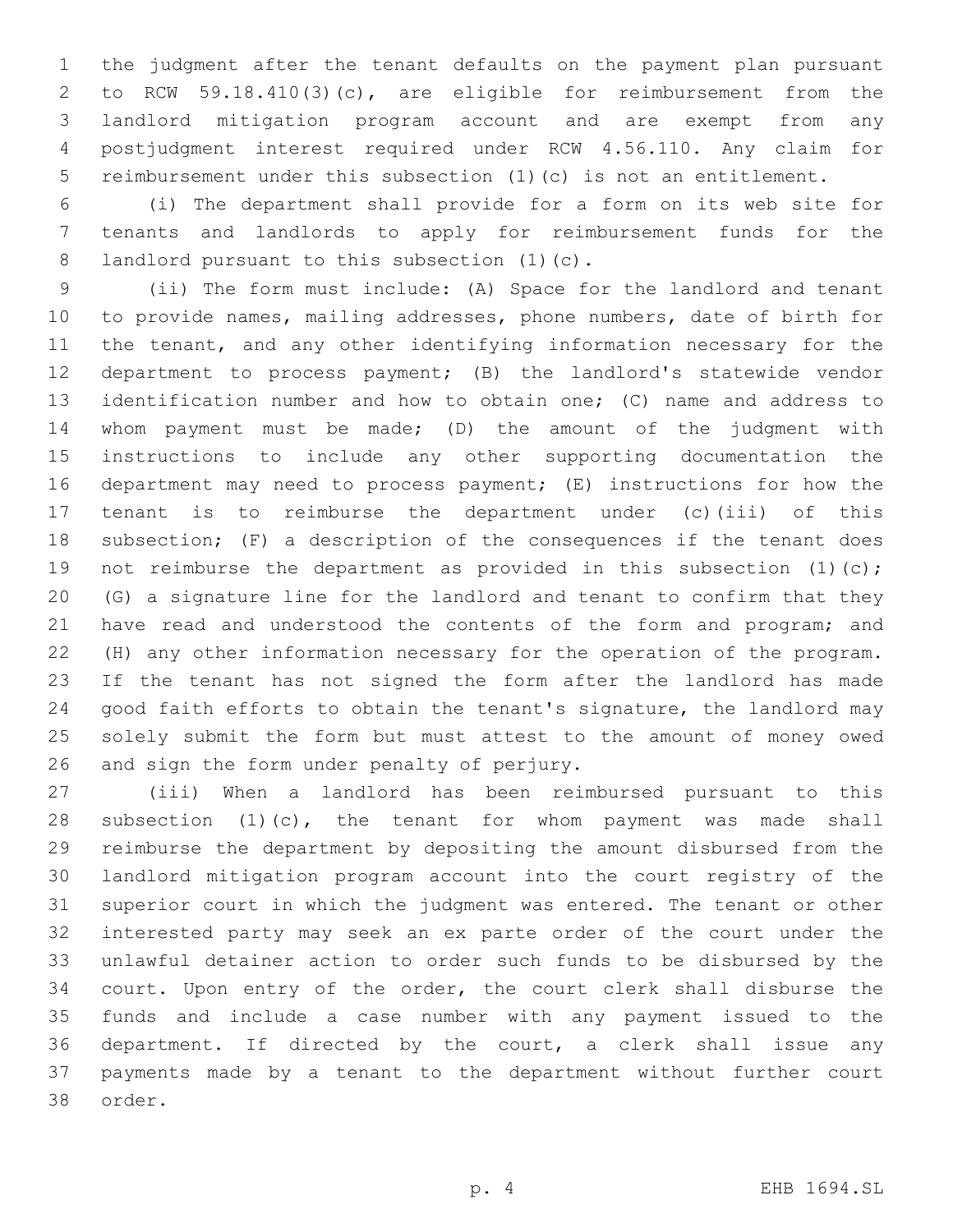(iv) The department may deny an application made by a tenant who has failed to reimburse the department for prior payments issued 3 pursuant to this subsection (1)(c).

 (v) With any disbursement from the account to the landlord, the department shall notify the tenant at the address provided within the application that a disbursement has been made to the landlord on the tenant's behalf and that failure to reimburse the account for the payment through the court registry may result in a denial of a future application to the account pursuant to this subsection (1)(c). The department may include any other additional information about how to reimburse the account it deems necessary to fully inform the tenant.

 (vi) The department's duties with respect to obtaining reimbursement from the tenant to the account are limited to those 14 specified within this subsection (1)(c).

 (vii) If at any time funds do not exist in the landlord mitigation program account to reimburse claims submitted under this subsection (1)(c), the department must create and maintain a waitlist and distribute funds in the order the claims are received pursuant to subsection (6) of this section. Payment of any claims on the waitlist shall be made only from the landlord mitigation program account. The department shall not be civilly or criminally liable and may not have any penalty or cause of action of any nature arise against it regarding the provision or lack of provision of funds for 24 reimbursement.

 (2) In order for a claim under subsection (1)(b)(iii) of this section to be eligible for reimbursement from the landlord mitigation 27 program account, a landlord must:

 (a) Have ensured that the rental property was inspected at the commencement of the tenancy by both the tenant and the landlord or landlord's agent and that a detailed written move-in property inspection report, as required in RCW 59.18.260, was prepared and 32 signed by both the tenant and the landlord or landlord's agent;

 (b) Make repairs and then apply for reimbursement to the 34 department;

 (c) Submit a claim on a form to be determined by the department, 36 signed under penalty of perjury; and

 (d) Submit to the department copies of the move-in property inspection report specified in (a) of this subsection and supporting materials including, but not limited to, before repair and after repair photographs, videos, copies of repair receipts for labor and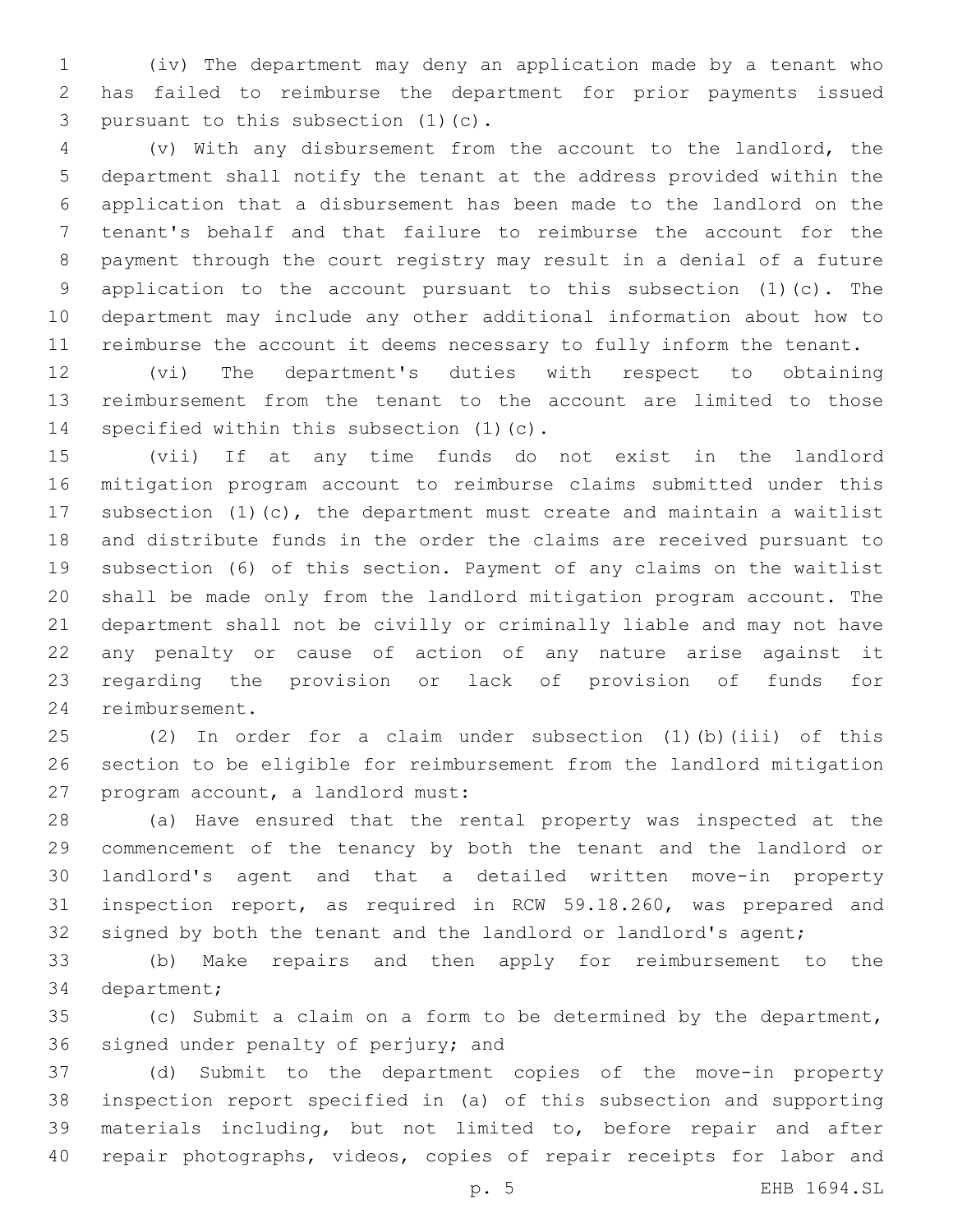materials, and such other documentation or information as the 2 department may request.

 (3) The department shall make reasonable efforts to review a claim within ten business days from the date it received properly submitted and complete claims to the satisfaction of the department. In reviewing a claim pursuant to subsection (1)(b) of this section, and determining eligibility for reimbursement, the department must receive documentation, acceptable to the department in its sole discretion, that the claim involves a private market rental unit rented to a low-income tenant who is using a housing subsidy program.

 (4) Claims pursuant to subsection (1)(b) of this section related to a tenancy must total at least five hundred dollars in order for a claim to be eligible for reimbursement from the program. While claims or damages may exceed five thousand dollars, total reimbursement from the program may not exceed five thousand dollars per tenancy.

 (5) Damages, beyond wear and tear, that are eligible for reimbursement include, but are not limited to: Interior wall gouges and holes; damage to doors and cabinets, including hardware; carpet 19 stains or burns; cracked tiles or hard surfaces; broken windows; damage to household fixtures such as disposal, toilet, sink, sink 21 handle, ceiling fan, and lighting. Other property damages beyond normal wear and tear may also be eligible for reimbursement at the 23 department's discretion.

 (6) All reimbursements for eligible claims shall be made on a first-come, first-served basis, to the extent of available funds. The department shall use best efforts to notify the tenant of the amount 27 and the reasons for any reimbursements made.

 (7) The department, in its sole discretion, may inspect the property and the landlord's records related to a claim, including the use of a third-party inspector as needed to investigate fraud, to assist in making its claim review and determination of eligibility.

 (8) A landlord in receipt of reimbursement from the program pursuant to subsection (1)(b) of this section is prohibited from:

 (a) Taking legal action against the tenant for damages 35 attributable to the same tenancy; or

 (b) Pursuing collection, or authorizing another entity to pursue collection on the landlord's behalf, of a judgment against the tenant 38 for damages attributable to the same tenancy.

 (9) A landlord denied reimbursement under subsection (1)(b)(iii) of this section may seek to obtain a judgment from a court of

p. 6 EHB 1694.SL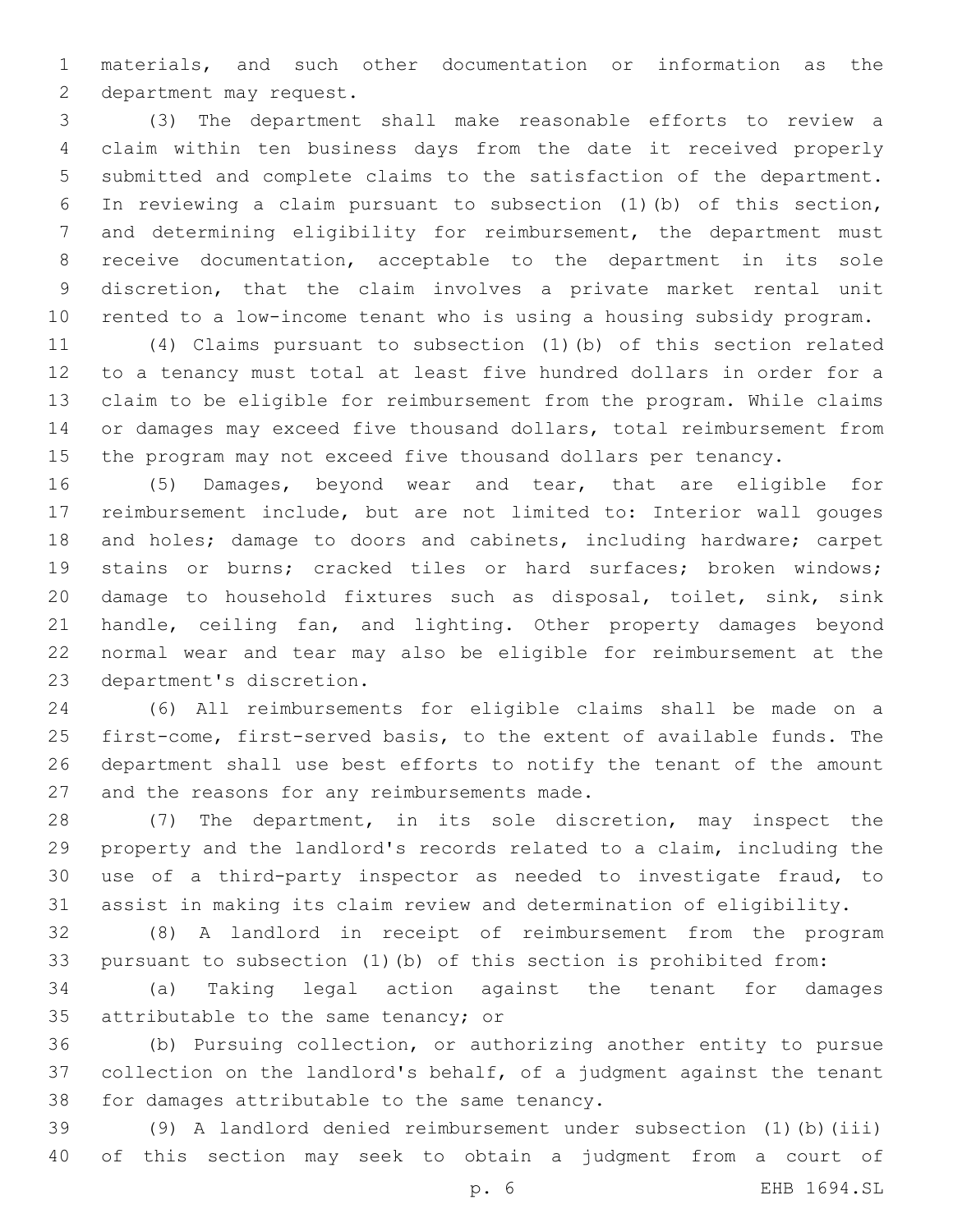competent jurisdiction and, if successful, may resubmit a claim for damages supported by the judgment, along with a certified copy of the judgment. The department may reimburse the landlord for that portion of such judgment that is based on damages reimbursable under the landlord mitigation program, subject to the limitations set forth in 6 this section.

 (10) Determinations regarding reimbursements shall be made by the 8 department in its sole discretion.

 (11) The department must establish a web site that advertises the landlord mitigation program, the availability of reimbursement from the landlord mitigation program account, and maintains or links to the agency rules and policies established pursuant to this section.

 (12) Neither the state, the department, or persons acting on behalf of the department, while acting within the scope of their employment or agency, is liable to any person for any loss, damage, harm, or other consequence resulting directly or indirectly from the department's administration of the landlord mitigation program or 18 determinations under this section.

 (13)(a) A report to the appropriate committees of the legislature on the effectiveness of the program and recommended modifications shall be submitted to the governor and the appropriate committees of the legislature by January 1, 2021. In preparing the report, the department shall convene and solicit input from a group of stakeholders to include representatives of large multifamily housing property owners or managers, small rental housing owners in both rural and urban markets, a representative of tenant advocates, and a 27 representative of the housing authorities.

 (b) The report shall include discussion of the effectiveness of the program as well as the department's recommendations to improve 30 the program, and shall include the following:

 (i) The number of total claims and total amount reimbursed to 32 landlords by the fund;

(ii) Any indices of fraud identified by the department;

 (iii) Any reports by the department regarding inspections authorized by and conducted on behalf of the department;

 (iv) An outline of the process to obtain reimbursement for 37 improvements and for damages from the fund;

 (v) An outline of the process to obtain reimbursement for lost 39 rent due to the rental inspection and tenant screening process, 40 together with the total amount reimbursed for such damages;

p. 7 EHB 1694.SL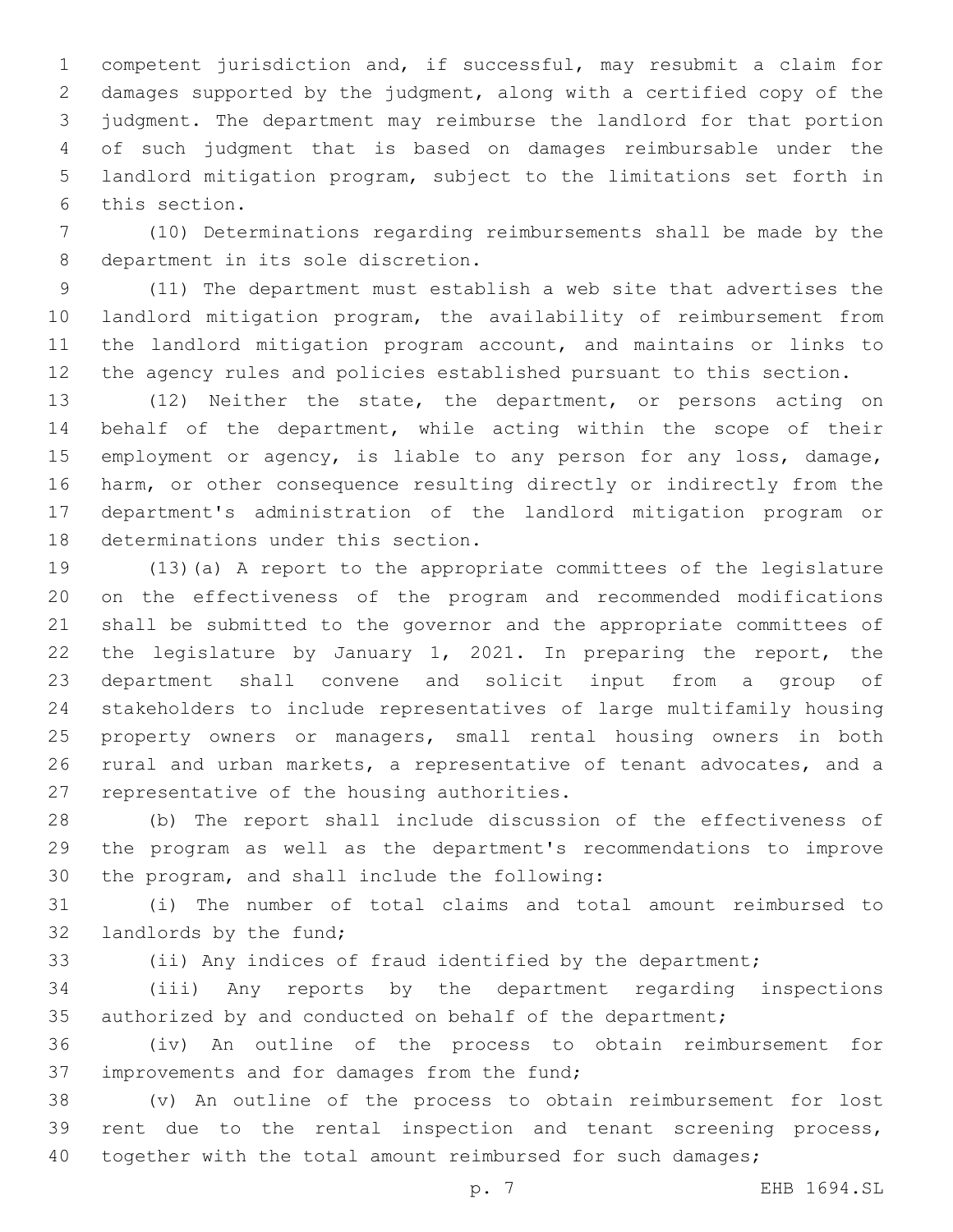(vi) An evaluation of the feasibility for expanding the use of the mitigation fund to provide up to ninety-day no interest loans to landlords who have not received timely rental payments from a housing authority that is administering section 8 rental assistance;

 (vii) Any other modifications and recommendations made by stakeholders to improve the effectiveness and applicability of the 7 program.

(14) As used in this section:8

 (a) "Housing subsidy program" means a housing voucher as established under 42 U.S.C. Sec. 1437 as of January 1, 2018, or other housing subsidy program including, but not limited to, valid short- term or long-term federal, state, or local government, private nonprofit, or other assistance program in which the tenant's rent is paid either partially by the program and partially by the tenant, or 15 completely by the program directly to the landlord;

 (b) "Low-income" means income that does not exceed eighty percent of the median income for the standard metropolitan statistical area in which the private market rental unit is located; and

 (c) "Private market rental unit" means any unit available for rent that is owned by an individual, corporation, limited liability company, nonprofit housing provider, or other entity structure, but does not include housing acquired, or constructed by a public housing agency under 42 U.S.C. Sec. 1437 as it existed on January 1, 2018.

 **Sec. 3.** RCW 59.18.253 and 2011 c 132 s 12 are each amended to 25 read as follows:

 (1) It shall be unlawful for a landlord to require a fee or deposit from a prospective tenant for the privilege of being placed on a waiting list to be considered as a tenant for a dwelling unit.

 (2) A landlord who charges a prospective tenant a fee or deposit to hold a dwelling unit or secure that the prospective tenant will move into a dwelling unit, after the dwelling unit has been offered to the prospective tenant, must provide the prospective tenant with a receipt for the fee or deposit, together with a written statement of the conditions, if any, under which the fee or deposit may be retained, immediately upon payment of the fee or deposit.

 (3) A landlord may not request a fee or deposit to hold a dwelling or secure that the prospective tenant will move into the dwelling unit in excess of twenty-five percent of the first month's rent as described in section 1(4) of this act.